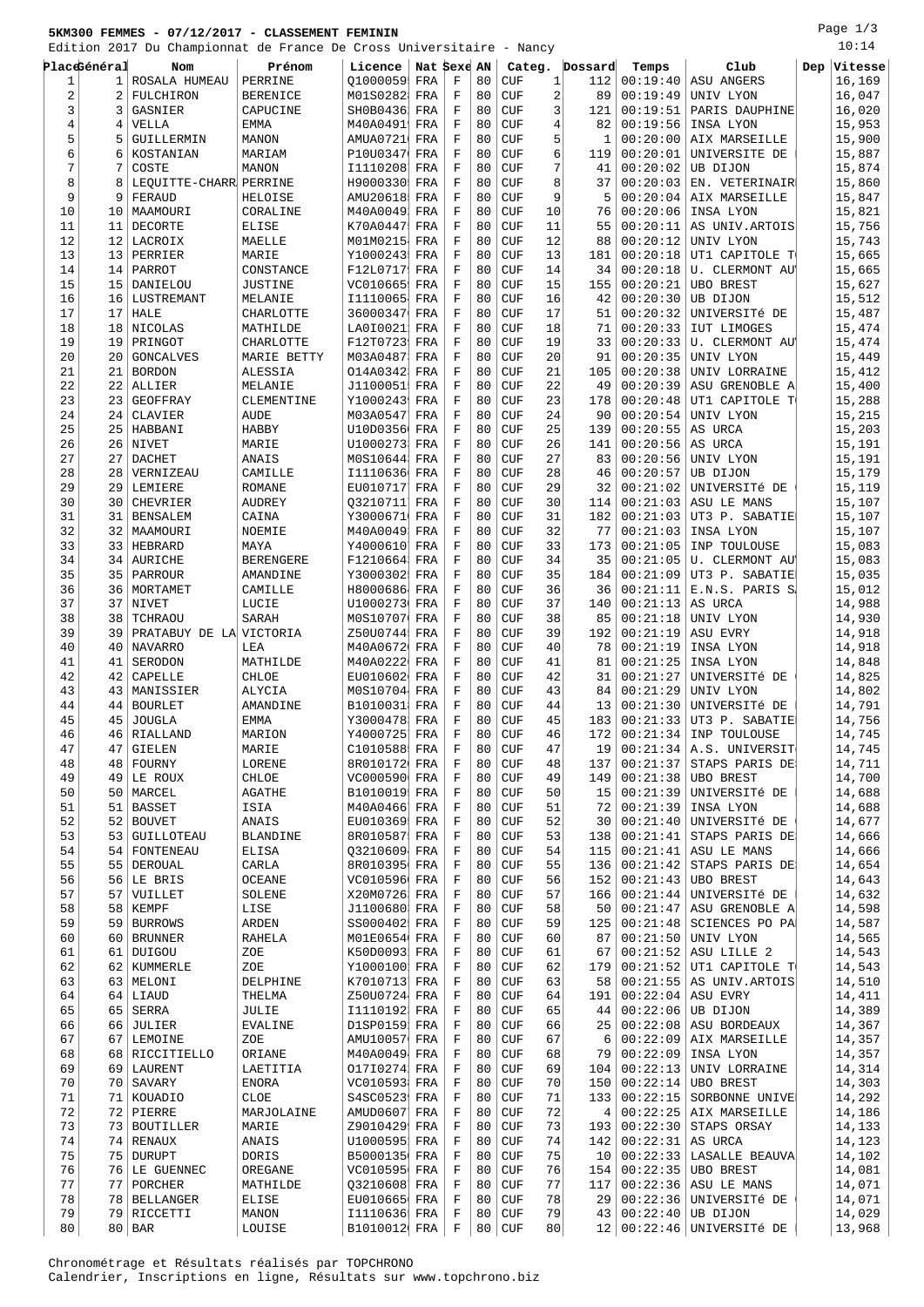## **5KM300 FEMMES - 07/12/2017 - CLASSEMENT FEMININ**

Edition 2017 Du Championnat de France De Cross Universitaire - Nancy

Page 2/3 10:14

|     |                 | Edition 2017 Du Championnat de France De Cross Universitaire |                  |              |             |             |    | - Nancy    |     |         |          |                            |     |         |
|-----|-----------------|--------------------------------------------------------------|------------------|--------------|-------------|-------------|----|------------|-----|---------|----------|----------------------------|-----|---------|
|     | Placeeneral Nom |                                                              | Prénom           | Licence      | Nat Sexe AN |             |    | Categ.     |     | Dossard | Temps    | Club                       | Dep | Vitesse |
| 81  | 81              | BERTHELOT--MOR LENA                                          |                  | M40A0529     | FRA         | F           | 80 | <b>CUF</b> | 81  | 73      | 00:22:47 | INSA LYON                  |     | 13,958  |
| 82  | 82              | GOBIN                                                        | MARION           | WA010048 FRA |             | $\rm F$     | 80 | <b>CUF</b> | 82  | 160     | 00:22:50 | AS ROUEN UC SS             |     | 13,927  |
| 83  | 83              | GRANDJEAN                                                    | MAELLE           | 00000697     | FRA         | $\rm F$     | 80 | <b>CUF</b> | 83  | 99      | 00:22:51 | LICENCES INDIV             |     | 13,917  |
| 84  |                 |                                                              |                  |              |             | $\rm F$     | 80 |            |     |         |          |                            |     |         |
|     | 84              | VANHAMME                                                     | <b>ELISE</b>     | K8010163     | FRA         |             |    | <b>CUF</b> | 84  | 65      | 00:22:51 | AS UNIV.LITTOR             |     | 13,917  |
| 85  | 85              | THOMAS-BILLOT                                                | JESSICA          | Y3000594     | FRA         | $\rm F$     | 80 | <b>CUF</b> | 85  | 185     | 00:22:54 | UT3 P. SABATIE             |     | 13,886  |
| 86  | 86              | LEGAY                                                        | <b>ELISE</b>     | B1010008     | FRA         | $\mathbf F$ | 80 | <b>CUF</b> | 86  | 14      | 00:22:59 | UNIVERSITÉ DE              |     | 13,836  |
| 87  | 87              | ROYER                                                        | LOUISE           | M40A0222     | FRA         | $\rm F$     | 80 | <b>CUF</b> | 87  | 80      | 00:23:00 | INSA LYON                  |     | 13,826  |
| 88  | 88              | LEPAGE                                                       | MELANIE          | 01110147     | FRA         | $\rm F$     | 80 | <b>CUF</b> | 88  | 109     | 00:23:03 | UNIV LORRAINE              |     | 13,796  |
| 89  | 89              | ELLART                                                       | LILOU            | K8010117     | FRA         | $\mathbf F$ | 80 | <b>CUF</b> | 89  | 62      | 00:23:05 | AS UNIV.LITTOR             |     | 13,776  |
| 90  | 90              | <b>LORENZO</b>                                               | <b>SEPHORA</b>   | AR000663     | FRA         | $\rm F$     | 80 | <b>CUF</b> | 90  | 8       | 00:23:06 | ECOLE DE L AIR             |     | 13,766  |
| 91  | 91              | <b>BOISSON</b>                                               | PETRONILLE       | AMUA0719     | FRA         | $\rm F$     | 80 | <b>CUF</b> | 91  | 2       | 00:23:11 | AIX MARSEILLE              |     | 13,717  |
|     |                 |                                                              |                  |              |             |             |    |            |     |         |          |                            |     |         |
| 92  | 92              | PAGNOUX                                                      | LISA             | Y1000411     | FRA         | $\rm F$     | 80 | <b>CUF</b> | 92  | 180     | 00:23:14 | UT1 CAPITOLE T             |     | 13,687  |
| 93  | 93              | BARIL                                                        | NOEMIE           | OP0E0510     | FRA         | $\rm F$     | 80 | <b>CUF</b> | 93  | 118     | 00:23:17 | IFOM NANTES                |     | 13,658  |
| 94  | 94              | TELLIER                                                      | <b>EMELINE</b>   | K8010192     | FRA         | $\rm F$     | 80 | <b>CUF</b> | 94  | 64      | 00:23:20 | AS UNIV.LITTOR             |     | 13,629  |
| 95  | 95              | CAMARENA VILLA SORAYA                                        |                  | HF0U0613     | FRA         | $\rm F$     | 80 | <b>CUF</b> | 95  | 39      | 00:23:20 | UPEM                       |     | 13,629  |
| 96  | 96              | CHANAL                                                       | <b>CLOE</b>      | M40A0166     | FRA         | $\rm F$     | 80 | <b>CUF</b> | 96  | 75      | 00:23:24 | INSA LYON                  |     | 13,590  |
| 97  | 97              | TARASSI                                                      | CLARA            | B1010075     | FRA         | $\rm F$     | 80 | <b>CUF</b> | 97  | 17      | 00:23:25 | UNIVERSITÉ DE              |     | 13,580  |
| 98  | 98              | HORVATH                                                      | SARA             | SS000257     | FRA         | $\mathbf F$ | 80 | <b>CUF</b> | 98  | 129     | 00:23:26 | SCIENCES PO PA             |     | 13,570  |
|     |                 |                                                              |                  |              |             | $\mathbf F$ |    |            |     |         |          |                            |     |         |
| 99  | 99              | MOREAU                                                       | LEILA            | YS000576     | FRA         |             | 80 | <b>CUF</b> | 99  | 176     | 00:23:26 | TBS TOULOUSE               |     | 13,570  |
| 100 | 100             | <b>BARAN</b>                                                 | MANON            | J50E0584     | FRA         | F           | 80 | <b>CUF</b> | 100 | 47      | 00:23:28 | AS GRENOBLE IN             |     | 13,551  |
| 101 | 101             | CABAUD                                                       | MALLAURIE        | JV110666     | FRA         | $\rm F$     | 80 | <b>CUF</b> | 101 | 48      | 00:23:29 | AS UGA VALENCE             |     | 13,542  |
| 102 | 102             | DANEL                                                        | ANAIS            | K8010117     | FRA         | $\mathbf F$ | 80 | <b>CUF</b> | 102 | 61      | 00:23:30 | AS UNIV.LITTOR             |     | 13,532  |
| 103 |                 | 103 BOUVERET                                                 | <b>AURORE</b>    | WA010105     | FRA         | $\mathbf F$ | 80 | <b>CUF</b> | 103 | 162     | 00:23:32 | AS ROUEN UC SS             |     | 13,513  |
| 104 |                 | 104 HOUZE                                                    | <b>OCEANE</b>    | VW010663     | FRA         | F           | 80 | <b>CUF</b> | 104 | 156     | 00:23:32 | ASU ST BRIEUC              |     | 13,513  |
| 105 | 105             | GUIRAUT                                                      | ZOE              | M02A0475     | FRA         | $\mathbf F$ | 80 | <b>CUF</b> | 105 | 95      | 00:23:39 | UTE LYON 2                 |     | 13,446  |
|     |                 |                                                              |                  |              |             |             | 80 |            |     |         |          |                            |     |         |
| 106 |                 | 106 BONORA                                                   | LISE             | M40A0222     | FRA         | $\rm F$     |    | <b>CUF</b> | 106 | 74      | 00:23:41 | INSA LYON                  |     | 13,427  |
| 107 |                 | 107 MOREIRA                                                  | KATHLEEN         | B1010022     | FRA         | $\rm F$     | 80 | <b>CUF</b> | 107 | 16      | 00:23:42 | UNIVERSITÉ DE              |     | 13,418  |
| 108 |                 | 108   BAUDUIN                                                | THELMA           | K7010234     | FRA         | $\rm F$     | 80 | <b>CUF</b> | 108 | 57      | 00:23:43 | AS UNIV. ARTOIS            |     | 13,408  |
| 109 | 109             | FLEMING                                                      | <b>REBECCA</b>   | SS000418     | FRA         | $\mathbf F$ | 80 | <b>CUF</b> | 109 | 128     | 00:23:46 | SCIENCES PO PA             |     | 13,380  |
| 110 | 110             | GILBERT                                                      | ANNE-LISE        | KD000235     | FRA         | $\mathbf F$ | 80 | <b>CUF</b> | 110 | 52      | 00:23:46 | AS ECOLE DES M             |     | 13,380  |
| 111 | 111             | CAMPO                                                        | CAMILLE-LUCE     | SS000418     | FRA         | $\mathbf F$ | 80 | <b>CUF</b> | 111 | 126     | 00:23:51 | SCIENCES PO PA             |     | 13,333  |
| 112 |                 | 112 LEFEVRE                                                  | <b>JEANNE</b>    | WA010065     | FRA         | $\mathbf F$ | 80 | <b>CUF</b> | 112 | 157     | 00:23:53 | AS ROUEN UC SS             |     | 13,315  |
| 113 |                 | 113 BEN HAMOUDA                                              | CAROLINE         | Z6000416     | FRA         | F           | 80 | <b>CUF</b> | 113 | 188     | 00:23:54 | ECOLE POLYTECH             |     | 13,305  |
|     |                 |                                                              |                  |              |             |             |    |            |     |         |          |                            |     |         |
| 114 |                 | 114 BRINTET                                                  | VIOLETTE         | I1110636     | FRA         | $\mathbf F$ | 80 | <b>CUF</b> | 114 | 40      | 00:23:55 | UB DIJON                   |     | 13,296  |
| 115 | 115             | OLIVIER                                                      | SEGOLENE         | Z9010353     | FRA         | $\rm F$     | 80 | <b>CUF</b> | 115 | 195     | 00:23:59 | STAPS ORSAY                |     | 13,259  |
| 116 | 116             | COLIN                                                        | ORLANE           | D1S10053     | FRA         | $\mathbf F$ | 80 | <b>CUF</b> | 116 | 24      | 00:24:00 | ASU BORDEAUX               |     | 13,250  |
| 117 | 117             | LE BRIS                                                      | AMELIE           | VC010596     | FRA         | $\rm F$     | 80 | <b>CUF</b> | 117 | 151     | 00:24:01 | <b>UBO BREST</b>           |     | 13,241  |
| 118 | 118             | <b>BOYE</b>                                                  | <b>ROMANE</b>    | 01120139     | FRA         | $\mathbf F$ | 80 | <b>CUF</b> | 118 | 107     | 00:24:03 | UNIV LORRAINE              |     | 13,222  |
| 119 | 119             | SCAPS                                                        | CORALINE         | K7010233     | FRA         | $\rm F$     | 80 | <b>CUF</b> | 119 | 59      | 00:24:05 | AS UNIV. ARTOIS            |     | 13,204  |
| 120 | 120             | <b>BECUE</b>                                                 | LOUISE           | K5010119     | FRA         | $\mathbf F$ | 80 | <b>CUF</b> | 120 | 68      | 00:24:06 | ASU LILLE 2                |     | 13,195  |
|     |                 |                                                              |                  |              |             |             |    |            |     |         |          |                            |     |         |
| 121 | 121             | TURBIEZ                                                      | <b>JOHANNA</b>   | K7010234     | FRA         | $\rm F$     | 80 | <b>CUF</b> | 121 | 56      | 00:24:07 | AS UNIV. ARTOIS            |     | 13,186  |
| 122 |                 | 122   MARTIN-GARIN                                           | CELIE            | M0110215     | FRA         | $\mathbf F$ | 80 | <b>CUF</b> | 122 | 86      | 00:24:15 | UNIV LYON                  |     | 13,113  |
| 123 |                 | 123 ROBERT                                                   | ELODIE           | X20M0540     | FRA         | $\rm F$     | 80 | <b>CUF</b> | 123 | 165     | 00:24:21 | UNIVERSITÉ DE              |     | 13,060  |
| 124 |                 | 124 BITZNER                                                  | LUCIE            | X20M0569     | FRA         | $\rm F$     | 80 | <b>CUF</b> | 124 | 167     | 00:24:27 | UNIVERSITÉ DE              |     | 13,006  |
| 125 | 125             | <b>CHAFFAUT</b>                                              | LUCIE            | YS000239     | FRA         | $\mathbf F$ | 80 | <b>CUF</b> | 125 | 175     | 00:24:28 | TBS TOULOUSE               |     | 12,997  |
| 126 |                 | $126$ JAMAR                                                  | MORGANE          | H4010531 FRA |             | $\mathbf F$ | 80 | <b>CUF</b> | 126 | 38      | 00:24:29 | UNIV. PARIS 13             |     | 12,988  |
| 127 |                 | $127$   VERTON                                               | <b>EMELINE</b>   | S4SP0616 FRA |             | F           | 80 | CUF        | 127 | 132     | 00:24:31 | SORBONNE UNIVE             |     | 12,971  |
| 128 |                 | 128 VINSON                                                   | ELOISE           | AMUA0648 FRA |             | F           | 80 | CUF        | 128 | 3       | 00:24:33 | AIX MARSEILLE              |     | 12,953  |
|     |                 |                                                              |                  |              |             |             |    |            |     |         |          |                            |     |         |
| 129 | 129             | GORENCA                                                      | UEDA             | 01110075 FRA |             | $\mathbf F$ | 80 | <b>CUF</b> | 129 | 108     | 00:24:35 | UNIV LORRAINE              |     | 12,936  |
| 130 |                 | 130   HADJALI                                                | IMENE            | AR000663 FRA |             | $\rm F$     | 80 | <b>CUF</b> | 130 | 7       | 00:24:39 | ECOLE DE L AIR             |     | 12,901  |
| 131 |                 | 131   BOURGEOIS REPU MATHILDE                                |                  | C1010691     | FRA         | $\rm F$     | 80 | <b>CUF</b> | 131 | 18      | 00:24:43 | A.S. UNIVERSIT             |     | 12,866  |
| 132 |                 | $132$ PABIN                                                  | ADRIANNA         | M02A0477 FRA |             | F           | 80 | <b>CUF</b> | 132 | 97      | 00:24:45 | UTE LYON 2                 |     | 12,848  |
| 133 |                 | 133   LERECULEY--PER ALIX                                    |                  | Z7000174 FRA |             | $\mathbf F$ | 80 | <b>CUF</b> | 133 | 186     | 00:24:49 | <b>CENTRALESUPELE</b>      |     | 12,814  |
| 134 |                 | $134$   LAVAL                                                | PAULINE          | C1010305 FRA |             | F           | 80 | <b>CUF</b> | 134 | 20      | 00:24:58 | A.S. UNIVERSIT             |     | 12,737  |
| 135 |                 | 135   HENNETIER                                              | MYLENE           | WA010025 FRA |             | $\mathbf F$ | 80 | <b>CUF</b> | 135 | 163     | 00:24:59 | AS ROUEN UC SS             |     | 12,728  |
| 136 |                 | 136 CHAVANE                                                  | COLINE           | SS000402     | FRA         | $\rm F$     | 80 | <b>CUF</b> | 136 | 127     | 00:24:59 | SCIENCES PO PA             |     | 12,728  |
|     |                 |                                                              |                  |              |             | $\mathbf F$ |    |            |     |         |          |                            |     | 12,703  |
| 137 |                 | $137$ CARRAZ                                                 | NOEMIE           | YS000156 FRA |             |             | 80 | <b>CUF</b> | 137 | 174     | 00:25:02 | TBS TOULOUSE               |     |         |
| 138 |                 | 138 FAIVRE                                                   | CARLA            | X20M0540 FRA |             | F           | 80 | <b>CUF</b> | 138 | 168     | 00:25:08 | UNIVERSITÉ DE              |     | 12,653  |
| 139 |                 | 139   POUGET                                                 | PAULINE          | 013D0318 FRA |             | $\rm F$     | 80 | <b>CUF</b> | 139 | 103     | 00:25:12 | UNIV LORRAINE              |     | 12,619  |
| 140 |                 | 140 LIEBECK                                                  | MATHILDE         | Y4000725 FRA |             | $\mathbf F$ | 80 | <b>CUF</b> | 140 | 171     | 00:25:13 | INP TOULOUSE               |     | 12,611  |
| 141 | 141             | ZAHLAN DE CAYE ELODIE                                        |                  | S2000427 FRA |             | F           | 80 | <b>CUF</b> | 141 | 135     | 00:25:15 | UNIVERSITE PAR             |     | 12,594  |
| 142 |                 | $142$ STEYER                                                 | MANON            | UU000528 FRA |             | $\mathbf F$ | 80 | <b>CUF</b> | 142 | 148     | 00:25:18 | U. DE TECHNOLO             |     | 12,569  |
| 143 |                 | 143   SCUITTI                                                | CHLOE            | SS000418 FRA |             | $\rm F$     | 80 | <b>CUF</b> | 143 | 131     | 00:25:19 | SCIENCES PO PA             |     | 12,561  |
|     |                 |                                                              |                  |              |             |             |    |            |     |         |          |                            |     |         |
| 144 |                 | 144   HASBROUCK                                              | <b>EMILIE</b>    | K10P0718 FRA |             | $\mathbf F$ | 80 | <b>CUF</b> | 144 | 70      | 00:25:26 | LILLE 1 POLYTE             |     | 12,503  |
| 145 |                 | 145 DUHOUX                                                   | LOUISE           | X0000643     | FRA         | F           | 80 | <b>CUF</b> | 145 | 164     | 00:25:34 | CRSU STRASBOUR             |     | 12,438  |
| 146 |                 | $146$ LELOU                                                  | MAUD             | SS000257     | FRA         | $\rm F$     | 80 | <b>CUF</b> | 146 | 130     | 00:25:34 | SCIENCES PO PA             |     | 12,438  |
| 147 |                 | 147   MATHIEU                                                | MARIE            | D1SP0375 FRA |             | $\rm F$     | 80 | <b>CUF</b> | 147 | 26      | 00:25:37 | ASU BORDEAUX               |     | 12,414  |
| 148 |                 | 148   CHARPENTIER                                            | ANNE             | Z6000417 FRA |             | $\rm F$     | 80 | <b>CUF</b> | 148 | 189     | 00:25:42 | ECOLE POLYTECH             |     | 12,374  |
| 149 |                 | 149   VAUTRIN                                                | LAURENE          | 01110145 FRA |             | $\rm F$     | 80 | <b>CUF</b> | 149 | 111     | 00:25:43 | UNIV LORRAINE              |     | 12,366  |
| 150 |                 | 150 DESIRE                                                   | LAURA            | UU000284 FRA |             | F           | 80 | <b>CUF</b> | 150 | 144     | 00:25:47 | U. DE TECHNOLO             |     | 12,334  |
|     |                 |                                                              |                  |              |             |             |    |            |     |         |          |                            |     |         |
| 151 |                 | 151   THIEBOLD                                               | SALOME           | 01110147 FRA |             | $\mathbf F$ | 80 | CUF        | 151 | 110     | 00:25:52 | UNIV LORRAINE              |     | 12,294  |
| 152 |                 | 152 CARILLION                                                | ANNE             | SH0B0684 FRA |             | $\mathbf F$ | 80 | <b>CUF</b> | 152 | 120     | 00:25:56 | PARIS DAUPHINE             |     | 12,262  |
| 153 |                 | 153   RAGARU                                                 | MELANIE          | 013E0077 FRA |             | $\mathbf F$ | 80 | CUF        | 153 | 102     | 00:26:01 | UNIV LORRAINE              |     | 12,223  |
| 154 |                 | 154   MAILLARD                                               | LISE             | Q3210609     | FRA         | $\rm F$     | 80 | <b>CUF</b> | 154 | 116     | 00:26:06 | ASU LE MANS                |     | 12,184  |
| 155 |                 | 155 GRIMAL                                                   | LOU              | UU000527     | FRA         | $\rm F$     | 80 | <b>CUF</b> | 155 | 145     | 00:26:13 | U. DE TECHNOLO             |     | 12,130  |
| 156 |                 | $156$ SIRE                                                   | LISON            | C1010691 FRA |             | $\mathbf F$ | 80 | <b>CUF</b> | 156 | 22      | 00:26:13 | A.S. UNIVERSIT             |     | 12,130  |
|     |                 |                                                              |                  |              |             | $\mathbf F$ | 80 | <b>CUF</b> | 157 |         | 00:26:30 |                            |     | 12,000  |
| 157 |                 | 157   MAUCLERT                                               | <b>JULLIETTE</b> | 013E0154 FRA |             |             |    |            |     | 100     |          | UNIV LORRAINE              |     |         |
| 158 |                 | 158 JULIENNE                                                 | <b>AURELIE</b>   | UU000180 FRA |             | $\rm F$     | 80 | <b>CUF</b> | 158 | 146     | 00:26:37 | U. DE TECHNOLO             |     | 11,947  |
| 159 |                 | 159   MAUCLERT                                               | JUSTINE          | 013E0154 FRA |             | F           | 80 | <b>CUF</b> | 159 | 101     | 00:26:39 | UNIV LORRAINE              |     | 11,932  |
| 160 |                 | $160$ LUST                                                   | MARIE            | K8010190 FRA |             | $\mathbf F$ | 80 | <b>CUF</b> | 160 | 66      |          | $00:26:42$ AS UNIV. LITTOR |     | 11,910  |